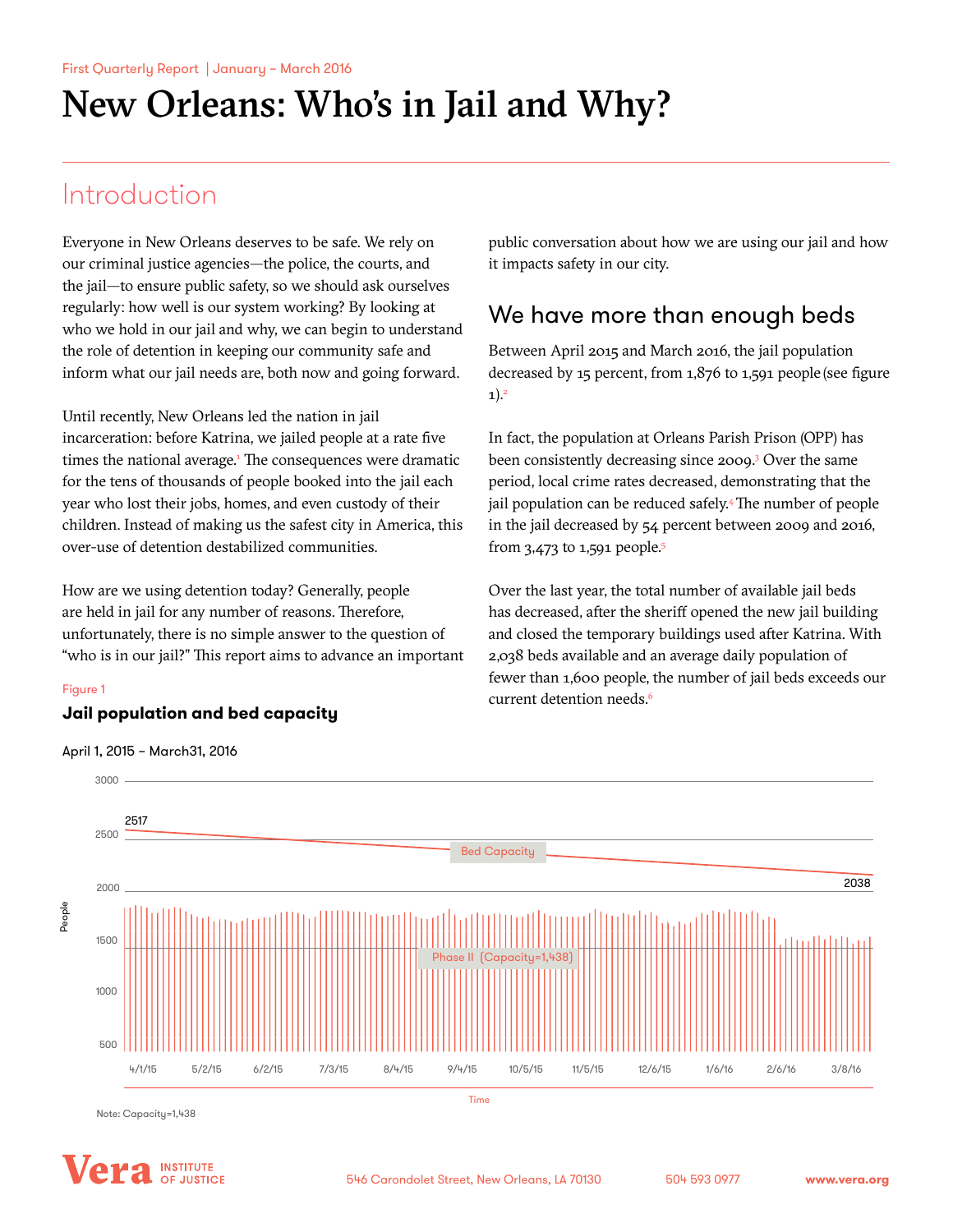# Most people in OPP have not been tried or convicted

The vast majority (90 percent) of people in the jail on March 2, 2016 were not serving a sentence but waiting for their day in court. People convicted of a crime and serving a sentence at OPP were only 10 percent of the population (see Figure 2).<sup>7</sup> The distinction between people waiting for trial and people serving a sentence matters, because someone accused of a crime is innocent until proven guilty. An arrest does not prove that someone committed a crime, which is why we need tools in addition to the charge used at the time of arrest to decide who should be released pending trial.

People charged with a felony represented 57 percent of people in the jail on that day and those charged with a misdemeanor represented fewer than 4 percent. It is often implied that a felony charge means a person committed a serious crime and is dangerous, but under Louisiana law simple drug possession is considered a felony. The fact that someone is accused of a felony does not necessarily indicate the seriousness of their behavior.

#### Figure 2 Figure 2

#### **OPP population by reason for detention OPP population by reason for detention**

Population= 1,591 (as of March 2, 2016) Population= 1,591 (as of March2, 2016)



#### **The purpose of a jail**

Jails are designed to hold people who have been arrested and cannot safely wait for their day in court at home, in their community. Unlike prisons, jails are designed to house people short-term.8 The City of New Orleans pays for the operation of the jail with taxpayers' dollars; it is a core civic responsibility to ensure that we detain people only when necessary:

> Appropriate detention. Detention for a person accused of a crime is only appropriate if he or she is likely to break the law in the future or to miss court dates. Before trial, release should be the norm and detention the limited exception.

> Measuring risk. The City of New Orleans, through New Orleans Pretrial Services, uses a research-based tool to measure the risk felony arrestees pose of being re-arrested or failing to appear in court. Research has identified several factors that predict these risks, such as a person's criminal conviction history, past missed court dates, or lack of community ties. However, research found that the charge used at the time of arrest is not an accurate predictor of risk.<sup>9</sup>

# People who pose little risk are jailed in OPP

New Orleans is one of many jurisdictions around the country that relies on a research-based risk assessment tool to measure the risk arrestees pose of failing to appear for future court dates or of being arrested for a new offense. Full reliance on risk assessment would lead to people found to present a higher risk being held in jail, with the detention of low-risk defendants being the exception rather than the rule.

Out of the 451 people in jail who were assessed for risk and given a risk score, 216—or 48 percent—were found to present a low or low-moderate risk (see Figure 3).<sup>10</sup> Those 216 people represented 14 percent of the entire jail population.

One-hundred and eighteen of them were held on a \$25,000 bail or less, an unaffordable sum to many: New Orleans's poverty rate is almost twice the national average.<sup>11</sup> Eightyfive percent of people who go through the criminal justice system are too poor to hire a lawyer.<sup>12</sup>

If more low and low-moderate risk arrestees were released on their own recognizance—that is, without having to

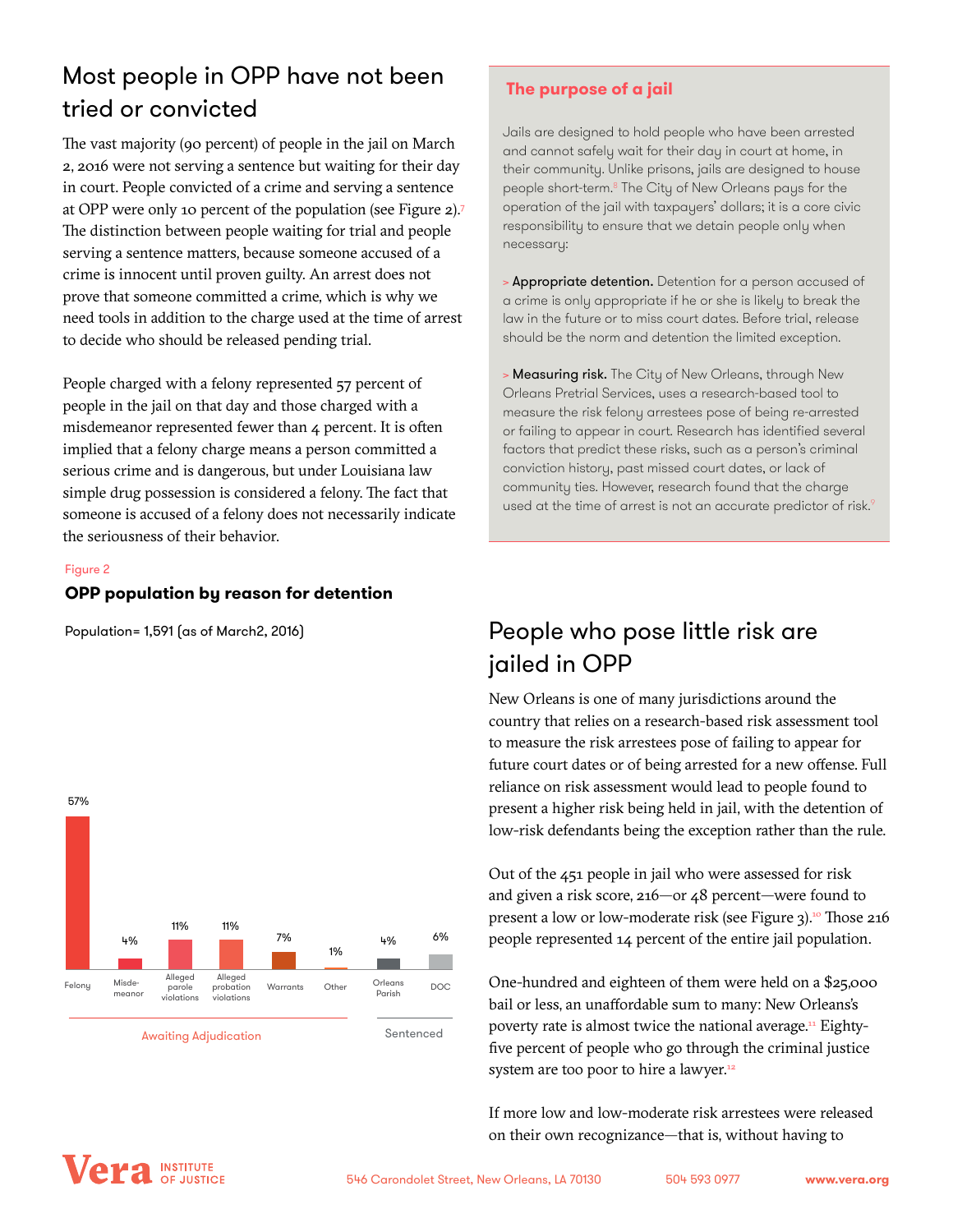pay a bond—the jail population could be safely reduced. Holding low-risk arrestees in jail is not only unnecessary, it is counterproductive. Timely release is essential because even a few days in jail for low-risk arrestees increases their chances of being arrested for a new offense while on pretrial release.<sup>13</sup>

With proper use of a risk assessment tool to determine pretrial release, there is ample room to safely reduce our use of detention.

## Figure 3 Figure 3

#### **Assessed felony prediction in OPP**  $\alpha$ **by risk category Assessed felony pretrial population in OPP by risk category**



Population= 451 (as of March 2, 2016)

## Needless jail stays

Most people who spend time in OPP are released from the jail to their families and communities. Among people released to the community between January and March 2016, the people who occupied the greatest number of beds were eventually released either because the prosecutor declined to prosecute their cases, or because they received a probation or time-served sentence (see Figure 4). This group of 646 people was held for a total of 30,508 days in jail in just three months, or 47 days per person, on average.

The second largest group was people who eventually paid their bond to the court or a bail bondsman. Although released before going to trial, the 1,765 people in this group first spent nine days in jail on average. This delay explains

why this group was held for a total of 15,885 days in just three months.

If people who pose little risk were released pretrial without the delays associated with financial bonds, thousands of days in jail could be safely avoided.

### Figure 4 Figure 4

## **Number of bed days by reason for release Number of bed days by reason for release**

Releases to the Community, January – March 2016 Releases to the Community, January – March 2016



# Incarceration in OPP does not affect all communities equally

Jail often destabilizes people's lives, and can negatively affect their families and communities. Yet, detention does not affect all people equally. The first quarter data indicates that the likelihood of being arrested changes depending on one's race and gender (see Figure 5). Black men were 50 percent more likely than white men to be arrested. Black women were 55 percent more likely than white women to be arrested.

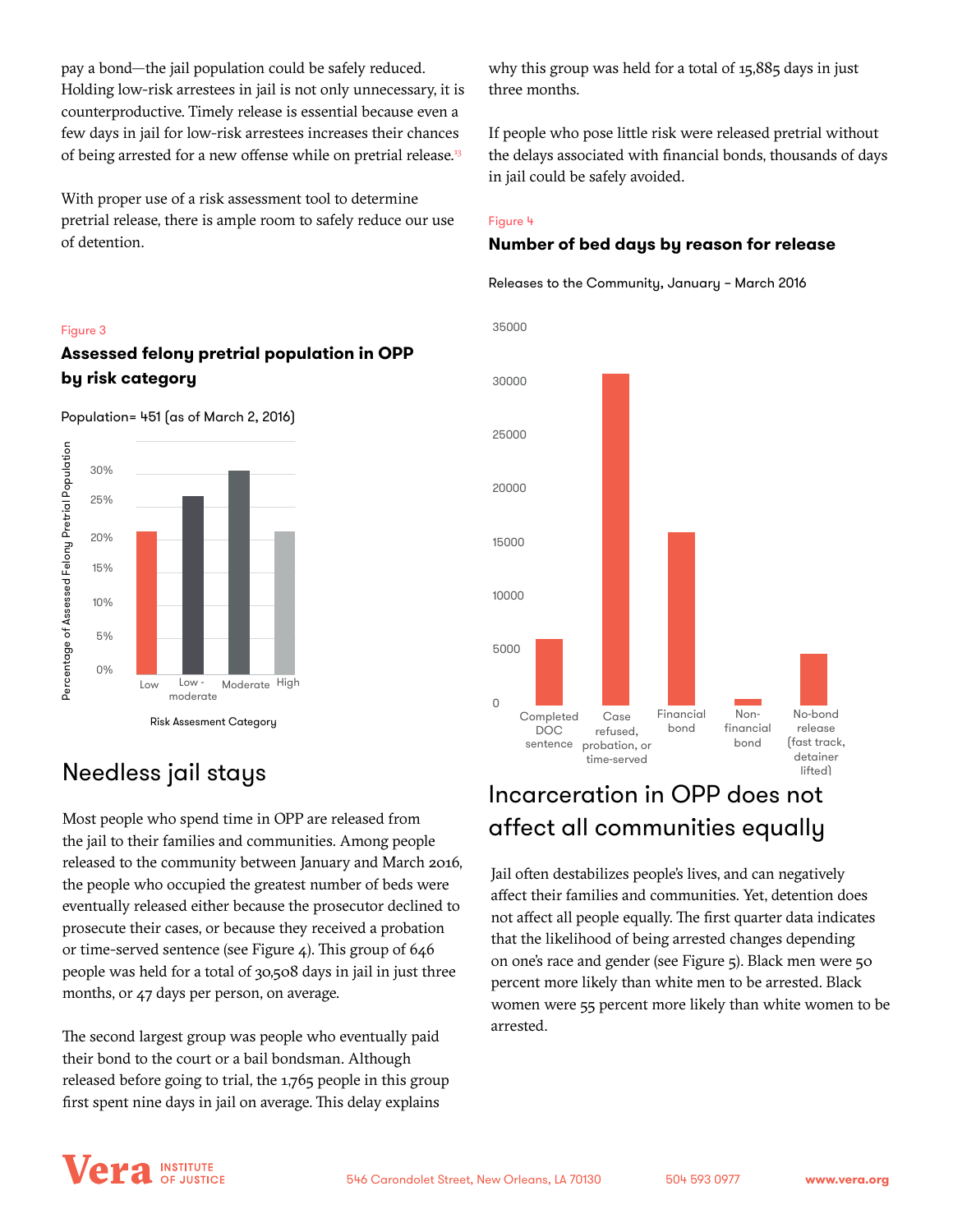#### Figure 5 Figure 5

## **Arrest rate per 1,000 residents by Arrest rate per 1,000 residents by race and gender race and gender**

Arrests, January – March 2016 Arrests, January – March 2016



Differences across race and gender also emerge when looking at how long people were held in jail after arrest in the first quarter of 2016 (see Figure 6). Black men were 53 percent more likely than white men to stay in jail more than three days. Overall, black men tended to be held in jail longer, representing 38 percent of people arrested and released within one day but 86 percent of people held in OPP for over a year (see Figure 7).

#### Figure 6 Figure 6

## **Rate of detention beyond three Rate of detention beyond three days per 100 arrests by race and gender days per 100 arrests by race and gender**

Arrests, January – March 2016 Arrests, January – March 2016



Note: The rate of detention beyond three days per 100 arrests for women who are neither white nor black is 0.

Black women, on the other hand, were 24 percent less likely than white women to stay in jail for more than three days in the first quarter (see Figure 6). Overall, black women represented 20 percent of people arrested and released

within one day but they represented 5 percent of people held in jail for more than a year (see Figure 7). This suggests that disparities are not the same for black women and black men. Black women seem to be disparately impacted primarily at the arrest level whereas black men are disparately impacted at both the arrest level and in lengths of stay.

## Figure 7 Figure 7

# **Length of stay by detainees' race and sex Length of stay by detainees' race and sex**

January Releases; Population= 1,591 (as of March 2016) January Releases; Population= 1,591 (as of March 2016)



>365 days =0%

As a result of these high arrest and detention rates, black people are overrepresented in OPP (see Figure 8). Although black males represent 28 percent of the entire New Orleans population, black men made up 80 percent of people in OPP on March 2, 2016. What is evident in this data is that the current use of detention disproportionately harms black people in New Orleans. Coupled with evidence that detention is used unnecessarily for low and low-moderate risk arrestees, it is essential to coordinate strategies to eliminate racial disparities and safely reduce the jail population.

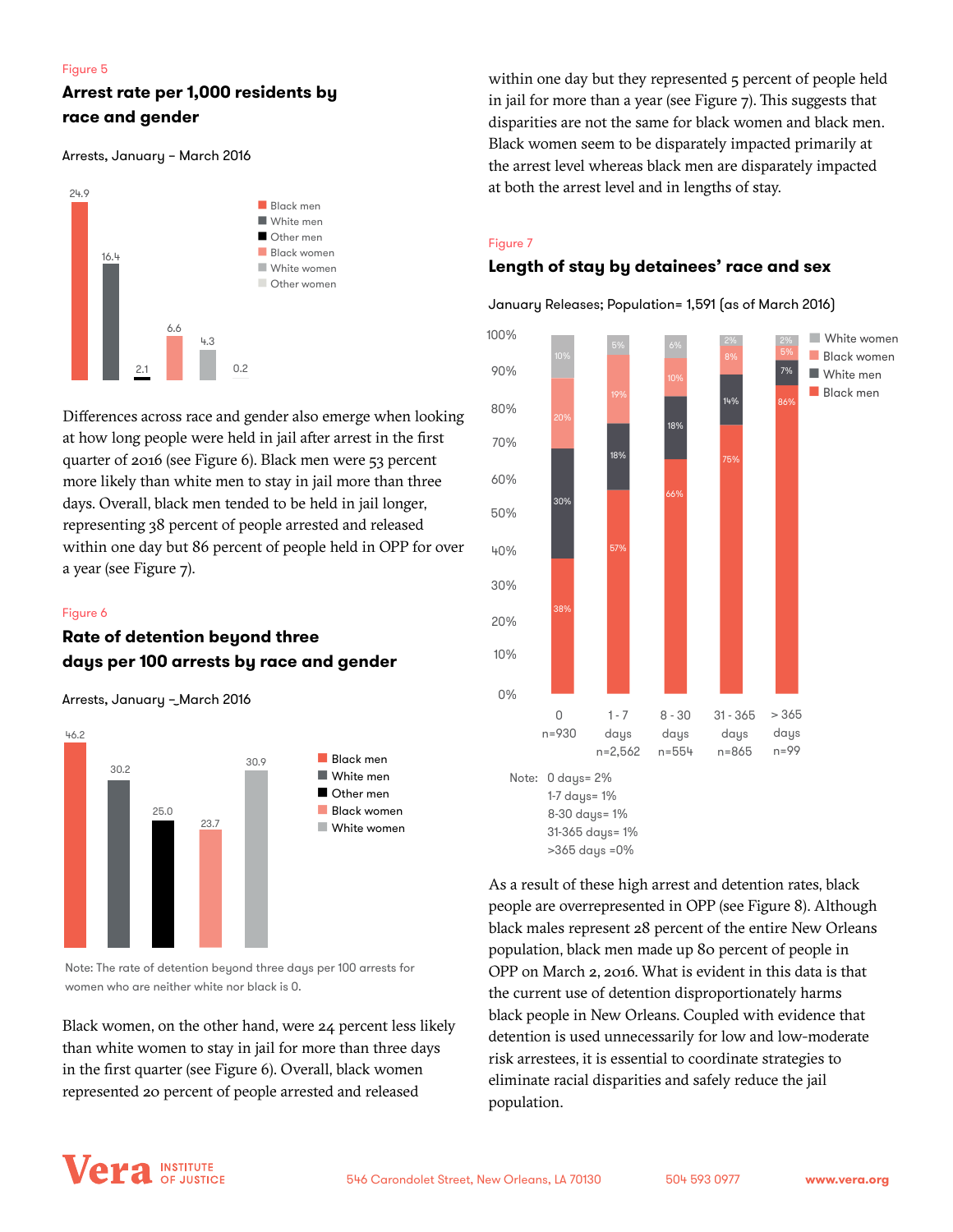#### Figure 8

# Figure 8<br>**New Orleans popuation and OPP population** CONClUSION **by race and gender by race and gender**

New Orleans Population: U.S. Census, 2014; OPP Population: New Orleans Population: U.S. Census, 2014; OPP Population: 1,591 (March 2, 2016). 1,591 (March 2, 2016).



Although New Orleans is no longer the national leader in incarceration, there is still much room for improvement in how we use our jail. One in seven people held in OPP were assessed as low or low-moderate risk. In the first quarter of 2016, dozens of people who were eventually released on probation or had their cases refused spent weeks in jail at great cost to them, their families, their community, and taxpayers. For those fortunate enough to make bond, it took an average of nine days to gather the funds needed to secure release. Black people were disproportionately affected by these unnecessary jail stays, as they were over-represented among those booked in jail and detained for lengthy periods of time.

Because of this opportunity for further jail population reduction and with more beds than we have inmates, we do not need additional jail beds. Multiple efforts are ongoing in New Orleans to reduce the use of jail safely and sustainably and to tackle racial disparities. Through these efforts, experts have projected that the jail population not only can but will be reduced in the coming months and years.<sup>14</sup>

For more details about the jail population in New Orleans and technical notes that supplement this report, visit www.vera.org/publications/neworleans-jail-population-quarterly-report.